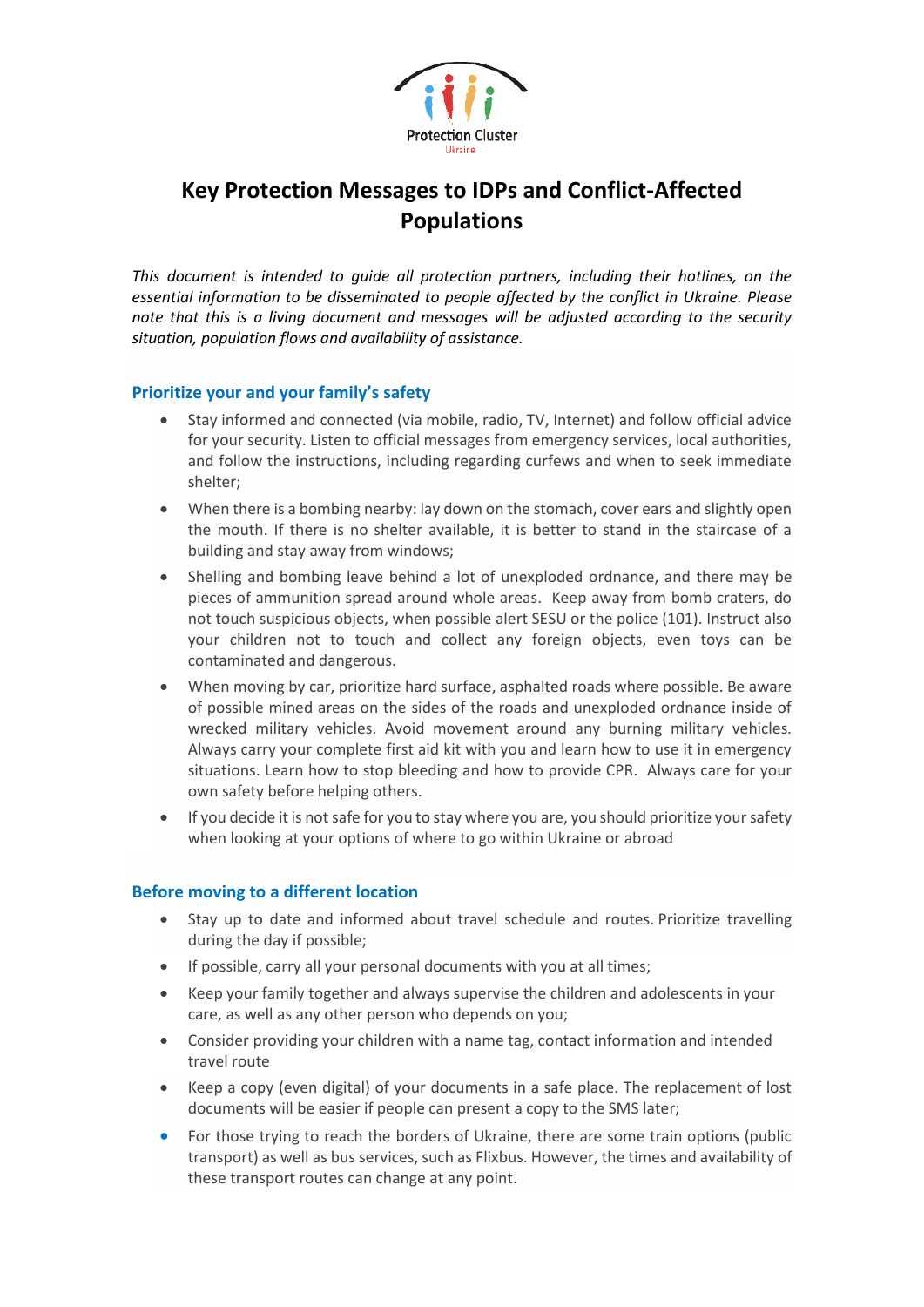

### **Safety tips for families**

- Learn phone numbers and email addresses of your family members by heart
- Communicate your intended travel route to family members
- Inform family members in intervals about your journey and your locations
- When traveling with children, help them memorize useful information, such as parents' names, or keep parents' contacts in children's pockets;
- Look for a Red Cross or Red Crescent point immediately when losing contact with family members. If you are looking for a family member, please contact (familylinks.icrc.org)

#### **Evacuations and humanitarian access**

- Please contact the emergency service or local authorities in your current location for information on scheduled evacuations by the local authorities.
- The Ministry of Reintegration of Temporarily Occupied Territories makes regular announcements on scheduled government evacuations. Information on evacuation trains and safe corridors, scheduled times and routes can be found here: [https://www.facebook.com/MReintegration.](https://www.facebook.com/MReintegration) Please consult these websites regularly to help you decide a safe transport and evacuation route for you and your relatives.
- Humanitarian corridors for the safe evacuation of civilians have not been agreed upon by both parties. The [ICRC](https://blogs.icrc.org/ir/en/2022/03/ukraine-safe-passage-for-civilians-from-mariupol-halted-for-a-second-day-icrc-calls-on-parties-to-agree-to-specific-terms/) remains in dialogue with parties to establish humanitarian corridors for the safe passage of civilians, with satisfactory security guarantees.
- The UN inside Ukraine continues to call for safe passage for all civilians fleeing, and for humanitarian aid to get in; and is actively working with all parties on a humanitarian notification system – as the UN does with neutrally and impartially in all such crises.

#### **IDP Registration**

- The centralized IDP registration system in place since 2014 is currently not being applied due to high numbers of new IDP arrivals.
- Registration arrangements are available at the Oblast level and vary in each regional administration. Please check registration procedures and rules in your location in order to access assistance;
- Registration procedures are implemented by local authorities in reception centers to identify and respond to the needs of the most vulnerable and carry out referrals to relevant service providers
- Ivano-Frankivsk, Lviv, Chernivtsi, Vinnytsia Oblasts, Ternopil, Khmelnitskiy, Kropivnytskiy introduced registration for persons forced to leave their homes and in need of emergency assistance;
- In Ivano-Frankivsk, you will need to complete a registration form in order to receive a Temporary IDP Certificate in order to access temporary accommodation and food products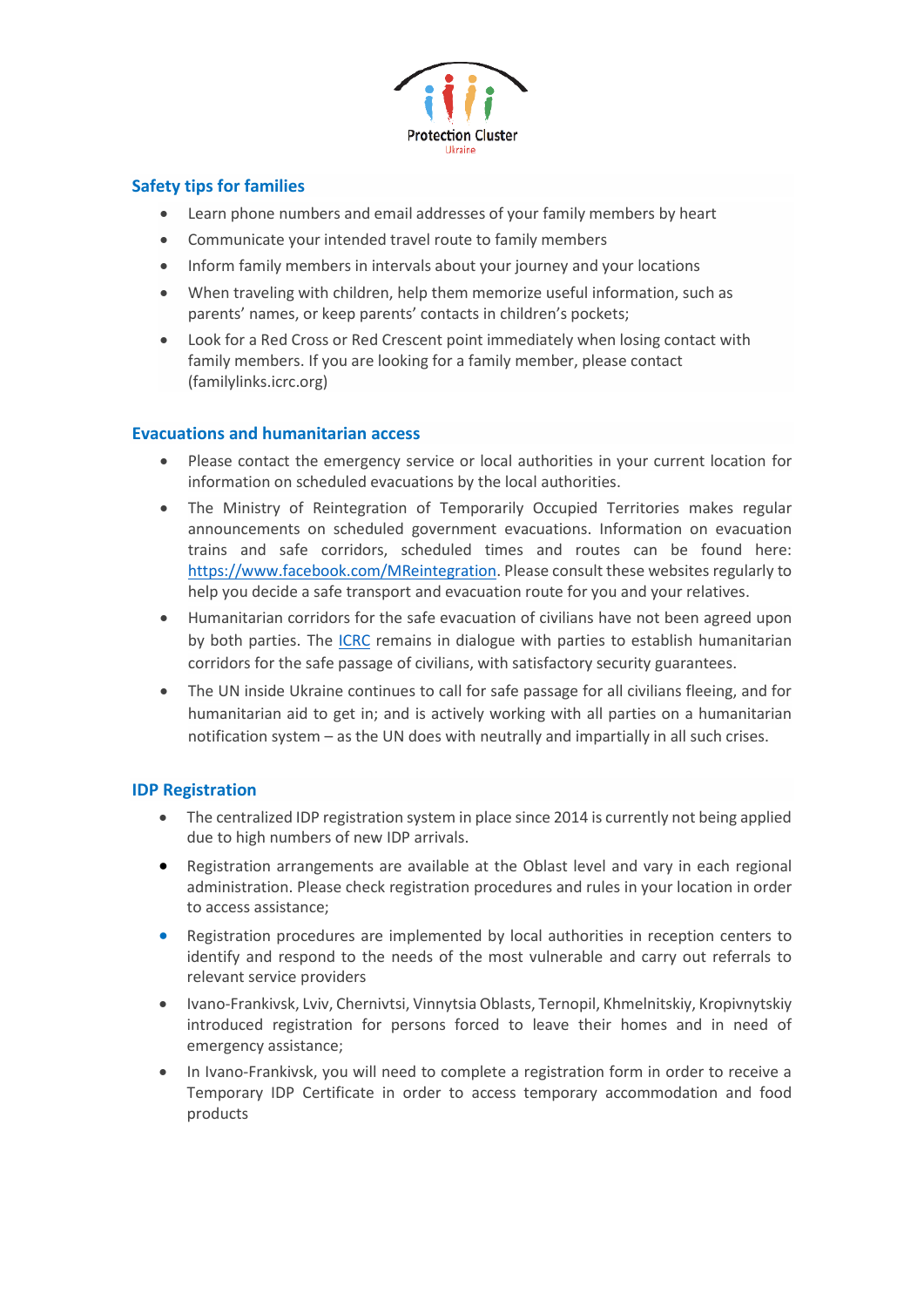

#### **Where to find assistance in Ukraine**

- All services provided by humanitarian organizations are free of charge. If someone says they will give you assistance or help you depart Ukraine if you pay them money, these individuals do not represent humanitarian or State organizations. Be alert to possible fraud or human trafficking networks
- Services announced by State authorities (including operative response teams, availability of shelters, etc.) in connection to current affected areas are compiled and available [here](https://dpss.gov.ua/news/telefoni-garyachih-linij-gumanitarnih-shtabiv-yaki-diyut-dlya-dopomogi-evakujovanim-osobam-u-zahidnih-oblastyah) for the Western regions; and also [here](http://www.vin.gov.ua/images/all-news/03-2022/5/274788533_322261789938705_2536093741234992056_n.jpg) for other regions.
- Daily information on the services provided by the authorities in Vinnitsa can be found [here](file://///Users/raqueltrabazo/Downloads/•https:/www.facebook.com/100070663822424/posts/163742625991197/%253fd=n)
- You can contact the following hotline to seek advice and assistance: Donbass SOS 800309110 -Working hours: 9:00 - 21:00. Please refer to a consolidated list of hotlines operational on the territory of Ukraine [here.](https://docs.google.com/document/d/1bPpHBl99T7NV2Ljx12rB8PpHGC2ySAny/edit?rtpof=true&sd=true)
- *(for internal reference of partners making referrals)* Protection Service Mapping is ongoing – the current list of available services is available [here](https://docs.google.com/spreadsheets/d/1uSJukpU4qa8iUHltIG6UNYGCVQPF2Bpj0BxG6MC-t6g/edit#gid=0) and will continue to be constantly updated.
- For advice on how to provide emotional support to children during these difficult times, see pages such a[s this.](https://drive.google.com/file/d/1m-A05khVuf3uaoO9cSdOM98C4dKIVx2F/view)

#### **Seeking Asylum**

- Every human being has the right to seek asylum after crossing an international border. You cannot apply for refugee protection while still physically present in Ukraine. You have the right to seek asylum in land border entry points, seaports and airports.
- If you or your relatives are travelling to or are in one of the following countries, please consult:
	- In **Poland:** Please see the [UNHCR](https://help.unhcr.org/poland/) HELP page for Poland: UNHCR Poland Help for refugees and [asylum-seekers](https://help.unhcr.org/poland/) and the Polish government website for Ukrainians: Help for Ukrainian citizens – Urząd do Spraw [Cudzoziemców](https://www.gov.pl/web/udsc/ukraina-en) – Portal Gov.pl [\(www.gov.pl\)](https://www.gov.pl/web/udsc/ukraina-en) (scroll down for additional languages and note their hotline at: +48477217575). UNHCR can be contacted by email polwa@unhcr.org and at +48 22 628 6930
	- In **Romania**: Please see the UNHCR HELP page for Romania: UNHCR [Romania](https://help.unhcr.org/romania/) Help for refugees and [asylum-seekers](https://help.unhcr.org/romania/) and the website of our partner, the National Council for Refugees: CNRR – [Acasa](https://www.cnrr.ro/index.php/ro/) UNHCR can be contacted by phone: +40 723 653 651 (available 24/7) and email: [rombu@unhcr.org](mailto:rombu@unhcr.org) Centralized information platform (FAQ, entry, asylum, rights, transport etc.) can be accessed here: https://dopomoha.ro/ro
	- Romanian National Anit-Trafficking: for those who experienced or would like to report signs of or actual abuse, exploitation, coercion, false promises, please consult Romanian National Anti-trafficking Helpline: 0 800 800 678/ +40 213 133 100
	- In **Slovakia**: Please see the UNHCR HELP page for Slovakia here: [UNHCR](https://help.unhcr.org/slovakia/) Slovakia – Help for refugees and [asylum-seekers](https://help.unhcr.org/slovakia/) and the Slovak government website for Ukrainians at: [Information](https://ua.gov.sk/en.html) for Ukrainians entering Slovak republic.